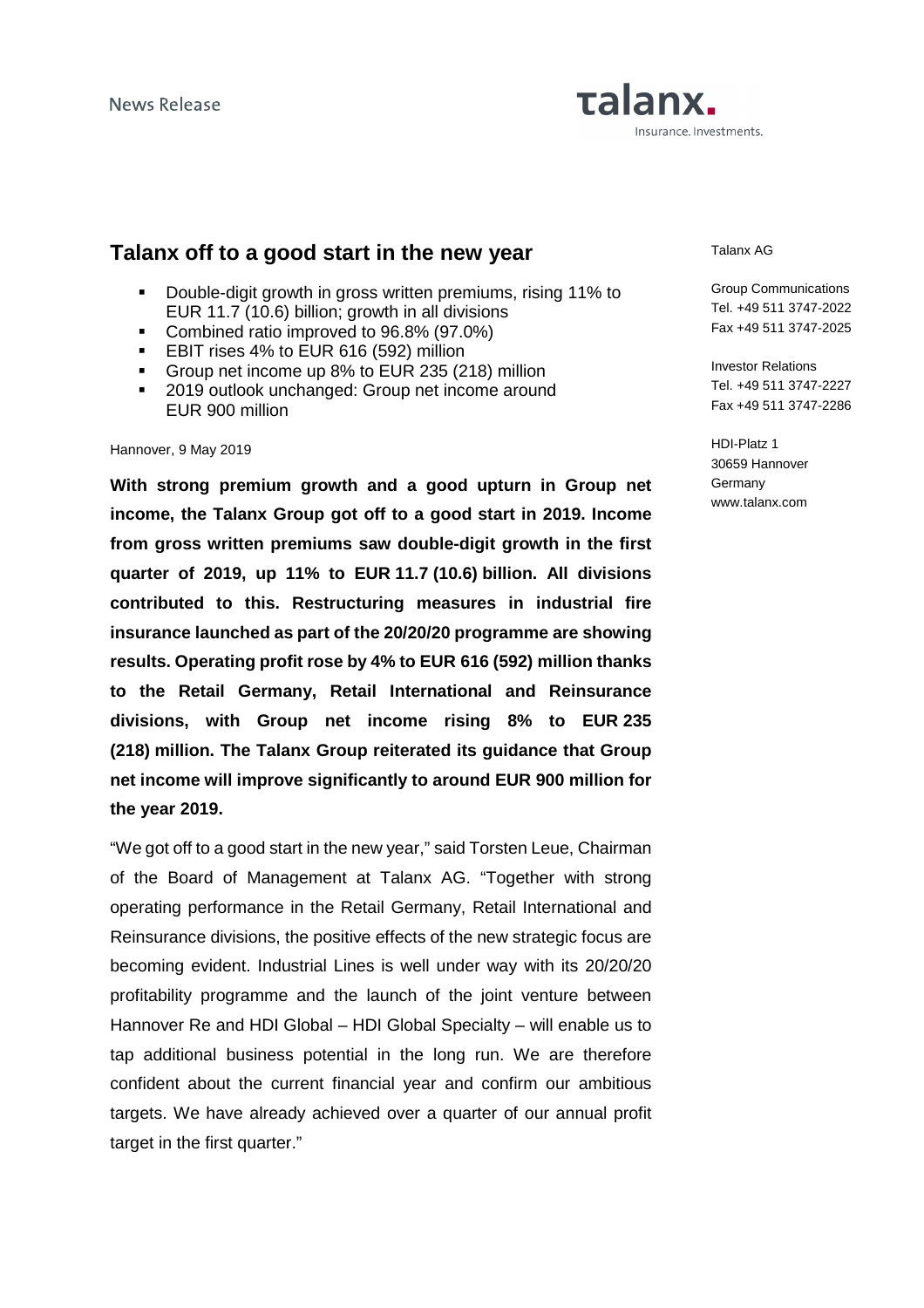

The large loss burden for the Group of EUR 137 million in the first quarter of 2019 was on the previous year's level (138). Primary insurance accounted for EUR 78 (64) million, with reinsurance posting large losses of EUR 59 (73) million. The underwriting result rose 17% to EUR -357 (-430) million, which helped the combined ratio improve to 96.8% (97.0%).

Net investment income totalled EUR 988 (1,063) million, with net return on investment at a solid 3.2% (3.7%). This resulted from lower demand for transfers to the additional interest reserve (Zinszusatzreserve, ZZR) due to a change in legislation. As a result, operating profit increased by around 4% to EUR 616 (592) million. A lower tax burden compared to the first quarter 2018 also meant that Group net income saw a more pronounced rise than operating profit, increasing 8% to EUR 235 (218) million.

In line with the operating progress and the profit increase, the Group continued to shore up its capitalisation in 2018. This is disclosed in the 2018 Solvency and Financial Condition Report (SFCR report), also released today. Excluding transitional measures, the Solvency II ratio came to a comfortable 209% at the end of 2018 (2017: 206%), higher than the target range of 150% to 200%.

### **Industrial Lines: 20/20/20 programme showing results**

Industrial Lines saw gross written premiums rise by 12.1% to EUR 2.3 (2.0) billion in the first three months of 2019, attributable to the establishment of HDI Global Specialty, a joint venture which now also includes Hannover Re's specialty business. Restructuring measures in fire insurance launched in 2018 as part of the 20/20/20 programme are showing results. The expected premium loss associated with this was largely offset by higher premiums from price increases. The underwriting result was slightly down on the previous year at EUR -18 (-13) million. This performance reflects two different effects: While loss expenditure for the financial year, including the large loss burden at the beginning of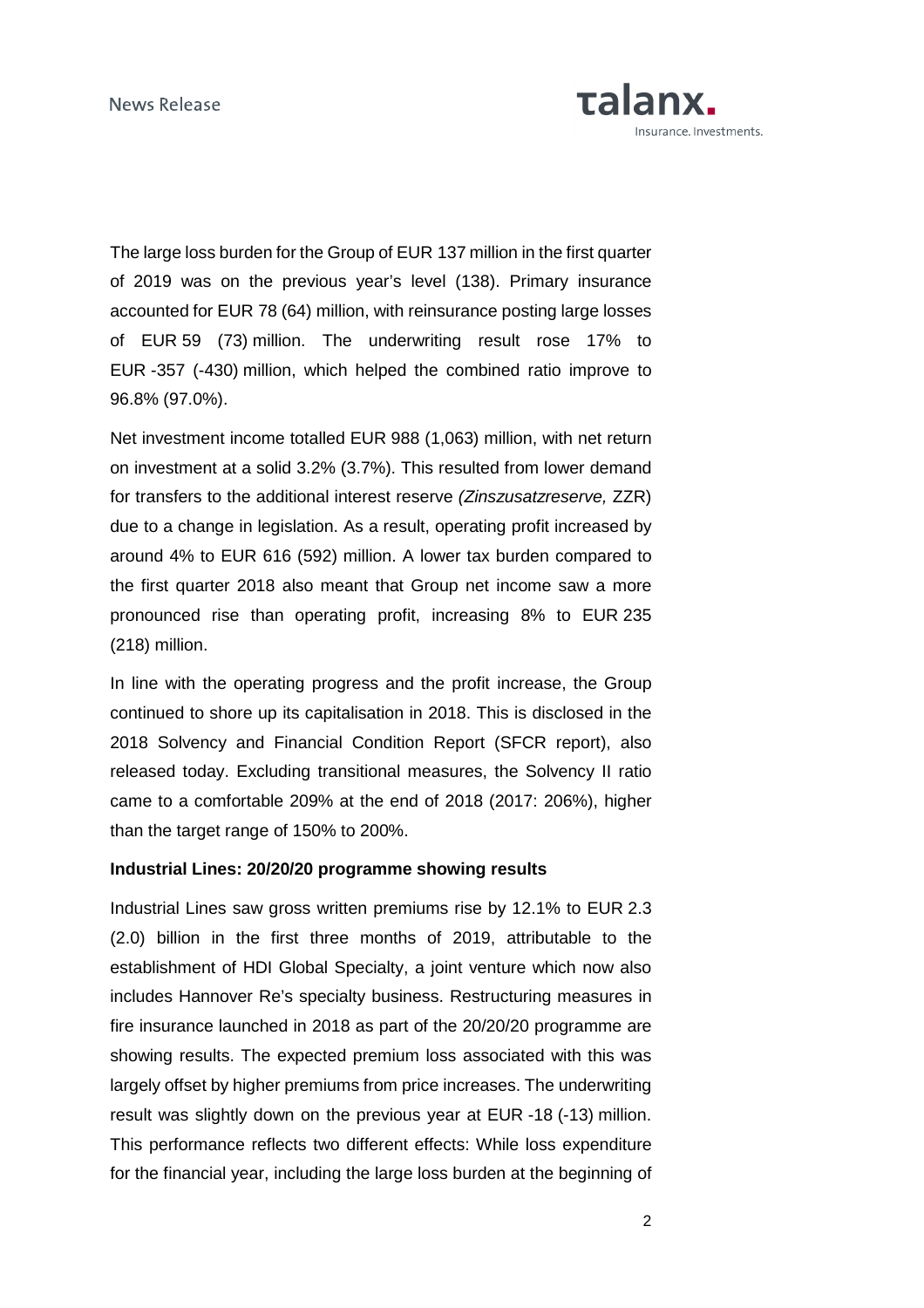

the year, was in line with expectations and income from regular operations in fire insurance reflects attempts to improve profitability, the value adjustment on a large loss in December had a negative impact on the loss ratio. Overall, the combined ratio was 102.9% (102.3%). Excluding this one-off effect, the combined ratio would have been around 100% and was positive from an underwriting perspective. Net investment income expanded by 4.4% to EUR 71 (68) million. Industrial Lines generated operating profit of EUR 35 (51) million in the first three months. The contribution to Group net income amounted to EUR 23 (31) million.

### **Retail Germany: Growth continues, operating profit improves**

For the second quarter in a row, the Retail Germany division has now been growing its premium income in both the property/casualty business and in life insurance – premiums rose by 1% to EUR 1.9 (1.9) billion. The launch of the "KuRS" growth and efficiency programme continues to generate positive benefits. Operating profit (EBIT) rose significantly to EUR 60 (38) million in the first quarter. The Group net income contribution thus increased by 64% to EUR 36 (22) million.

# Property/Casualty Insurance segment: combined ratio stable, EBIT improved

Income from premiums in the Property/Casualty Insurance segment grew slightly to EUR 782 (780) million in the reporting period. In line with our strategy the business with corporate customers and self-employed professionals generated premium growth of 8%, rising to EUR 257 (239) million. At EUR 4 (3) million, the underwriting result was up on the prior year. While large losses eased slightly, the run-off result normalised, falling versus the previous year. In addition, IT investments to shut down legacy systems were brought forward in the reporting quarter, resulting in a combined ratio of 99.3% (99.0%). After adjusting for the expenses related to "KuRS", the combined ratio declined by 1.3 percentage points to 96.1% (97.4%).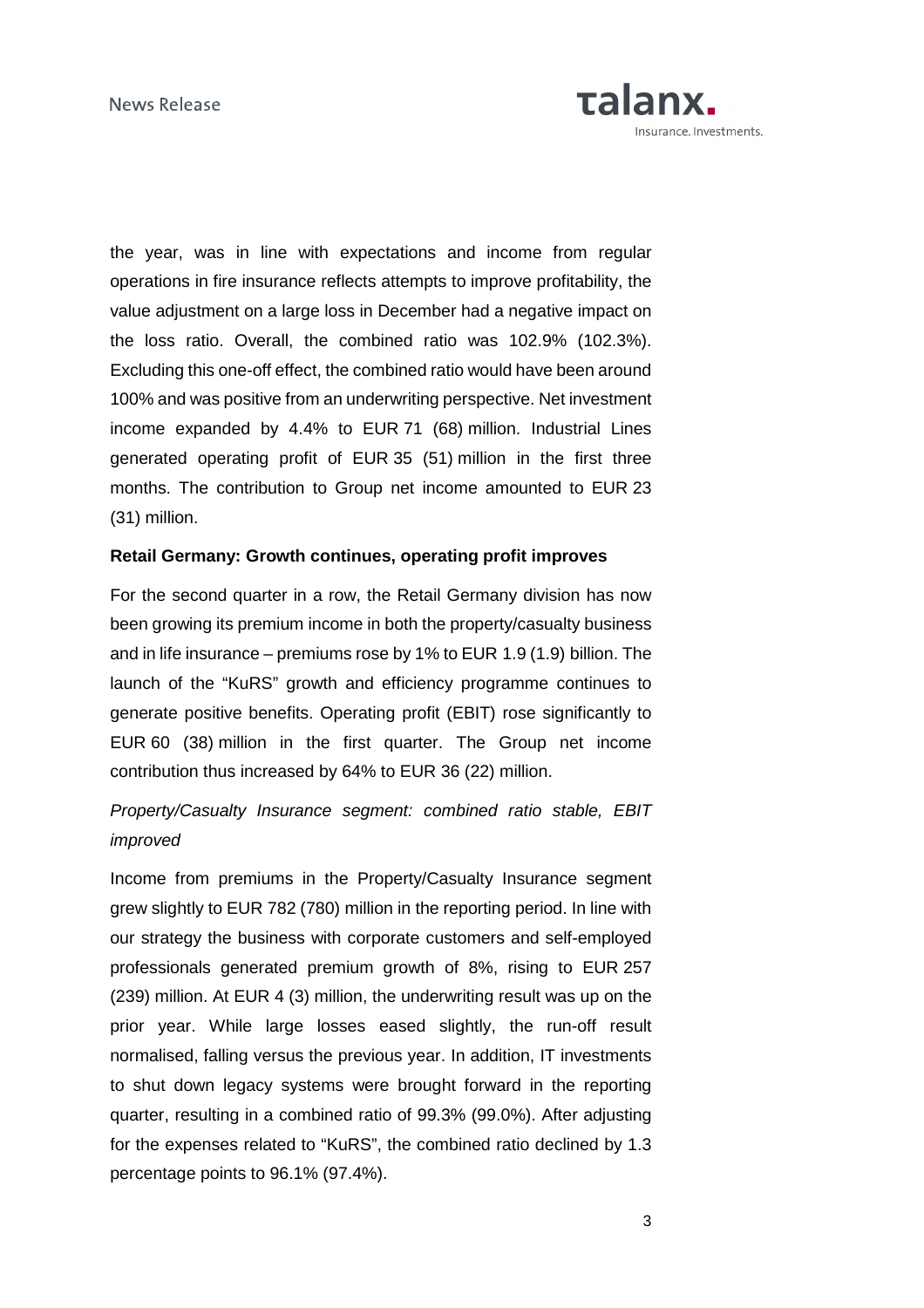

Net investment income improved to EUR 28 (21) million, reflecting higher ordinary and extraordinary investment income. Operating profit rose significantly to EUR 30 (18) million, primarily as a result of the increase in net investment income.

#### Life Insurance segment: EBIT up by half

Premiums in life insurance grew 1.5% to EUR 1,104 (1,088) million in the first quarter. A key driver for this were biometric products, as well as the focus on capital-efficient life insurance. As measured by annual premium equivalent (APE), new business in life insurance products rose to EUR 95 (92) million. The underwriting result improved by around a quarter to EUR -363 (-467) million. This continues to be driven by the interest cost of underwriting provisions and policyholder participation in net investment income. Net investment income declined by 18.0% to EUR 401 (489) million on account of lower realisation of hidden reserves in order to finance the Zinszusatzreserve. EBIT improved year on year to EUR 30 (20) million thanks to declining costs and growth in highmargin products.

# **Retail International: Sharp jump in premiums, combined ratio continues to improve**

The Retail International division seamlessly sustained the previous year's dynamic growth in the first three months of the year, with gross written premiums rising 8.1% year on year to EUR 1.6 (1.5) billion. After adjusting for currency effects, gross premiums saw double-digit growth of 11.8%, with both Europe (up 10.5%) and Latin America (16.7%) performing excellently. The underwriting result of EUR 15 million remains constant in comparison to the first quarter 2018. The combined ratio improved by 0,3 percentage points to 94.6%, while the underwriting result for life insurance slightly declined due to growth. The improvement in the combined ratio is mainly attributable to lower loss ratios in Brazil and at WARTA in Poland. At EUR 91 million, net investment income was held constant year on year. As a result operating profit rose by 4.3%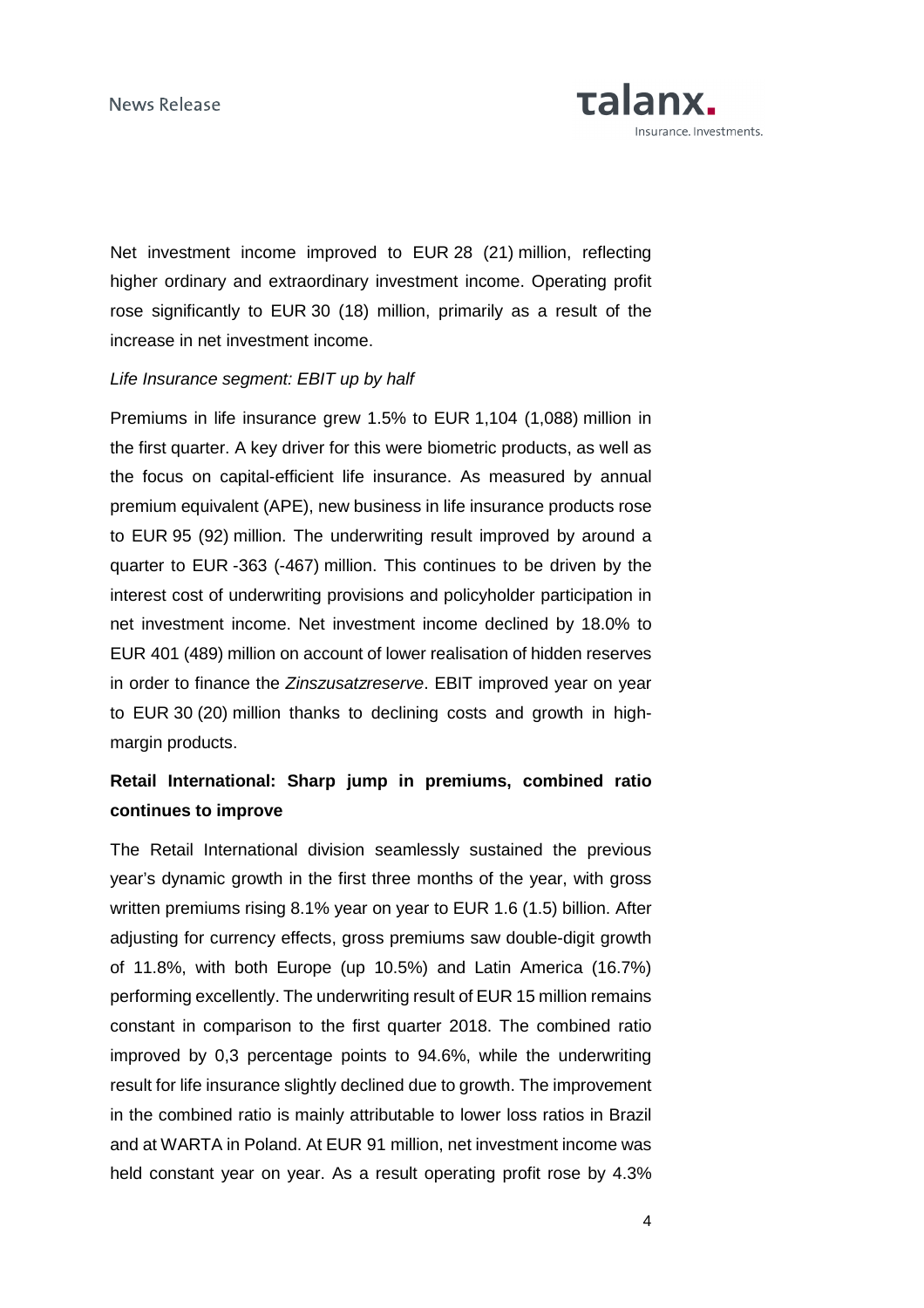

versus the first quarter of 2018 to EUR 73 (70) million, with the Group net income contribution increasing by 2.4% to EUR 42 (41) million.

A few days ago, the Talanx Group announced its intentions to expand activities in Turkey by taking over the non-life insurance company ERGO Sigorta A.Ş. The acquisition will enable Talanx to once again step up its presence in one of its five core markets (Poland, Turkey, Brazil, Mexico and Chile)  $-$  in line with business strategy  $-$  and move closer to the goal of being one of Turkey's top 5 insurance companies as well. Pro-forma taking into account the acquisition, the division's premium volume in Turkey for the year as a whole increases by EUR 139 million to over EUR 400 million, with market share strengthening to over 5%. The transaction is set to make a positive contribution to profits in its second year at the latest, and in turn have a positive impact on earnings per share. The takeover is expected to be concluded in the third quarter of 2019, subject to approval by the relevant supervisory authorities.

### **Reinsurance bolsters Group net income contribution**

The Reinsurance division reported a decline in large losses in the first quarter, which were significantly below expectations overall. Large losses included the "Queensland" flood in Australia and the "Eberhard" winter storm in Germany. The Group net income contribution rose from EUR 139 million in the previous year to EUR 148 million.

# Property/Casualty Reinsurance segment: Strong growth despite ongoing competitive market environment

As expected, gross written premiums in the Property/Casualty Reinsurance segment rose considerably by 22.8% to EUR 4.4 (3.6) billion. If exchange rates had remained stable, this would have represented growth of 19.4%. The combined ratio improved slightly, reaching 95.7% (95.9%), and was thus within our target range with a maximum of 97%. The underwriting result rose by 23.1% to EUR 112 (91) million, chiefly due to premium growth and a slight improvement in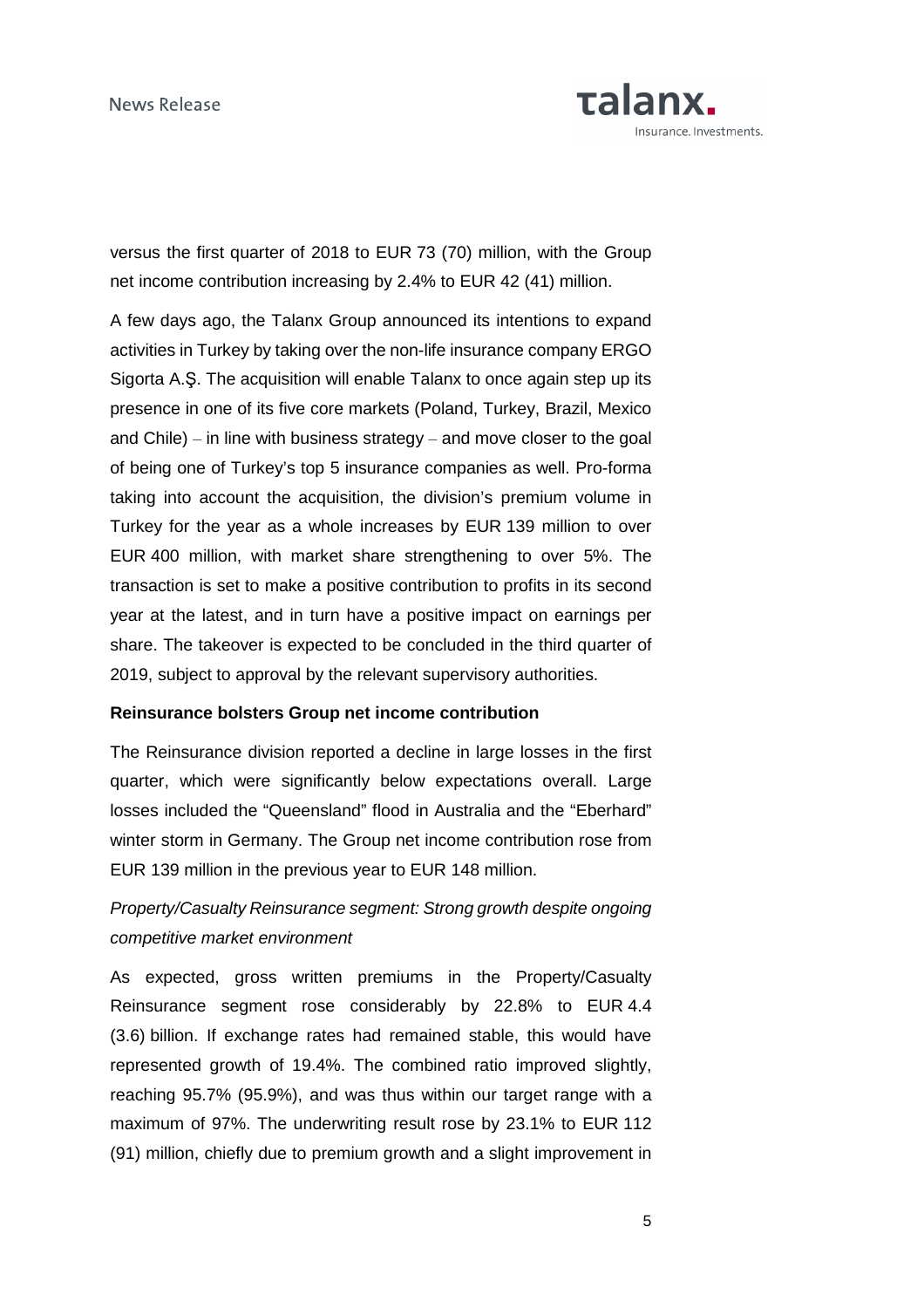

the combined ratio. EBIT was virtually level with the previous year at EUR 340 (344) million.

# Life/Health Reinsurance segment: Strong business in Asia and the US – gross premiums pick up

As expected, the result in the Life/Health Reinsurance segment improved considerably in the first quarter of 2019. In Asia, the first three months of the year saw strong growth in markets such as China and Hong Kong. In the US, the mortality solutions business was the main driver of the good business performance. Gross premiums rose by 12.1% to EUR 2.0 (1.8) billion in the reporting period. Adjusted for currency effects, the segment would have reported growth of 9.6%. Net investment income increased to EUR 162 (123) million. EBIT rose by 22.4% to EUR 113 (92) million.

### **Outlook 2019: significant profit upturn anticipated**

Talanx fully confirms the outlook for 2019 and subsequent years as already published in autumn last year. Growth in gross written premiums is set to be around 4.0% on a constant exchange-rate basis. IFRS net return on investment should reach around 2.7% which is ambitious given the increasingly intense low interest rate environment. Talanx is aiming for Group net income of around EUR 900 million in the 2019 financial year. Return on equity should correspond to about 9.5% in 2019, meaning that the company would exceed its strategic target of 800 basis points above the risk-free interest rate.

These objectives assume that any large losses will be within the expected range and that there will be no disruptions on the currency and capital markets. Talanx remains committed to its stated target of distribution between 35% and 45% of Group net income as a dividend, thus ensuring that the dividend at least remains stable year-on-year.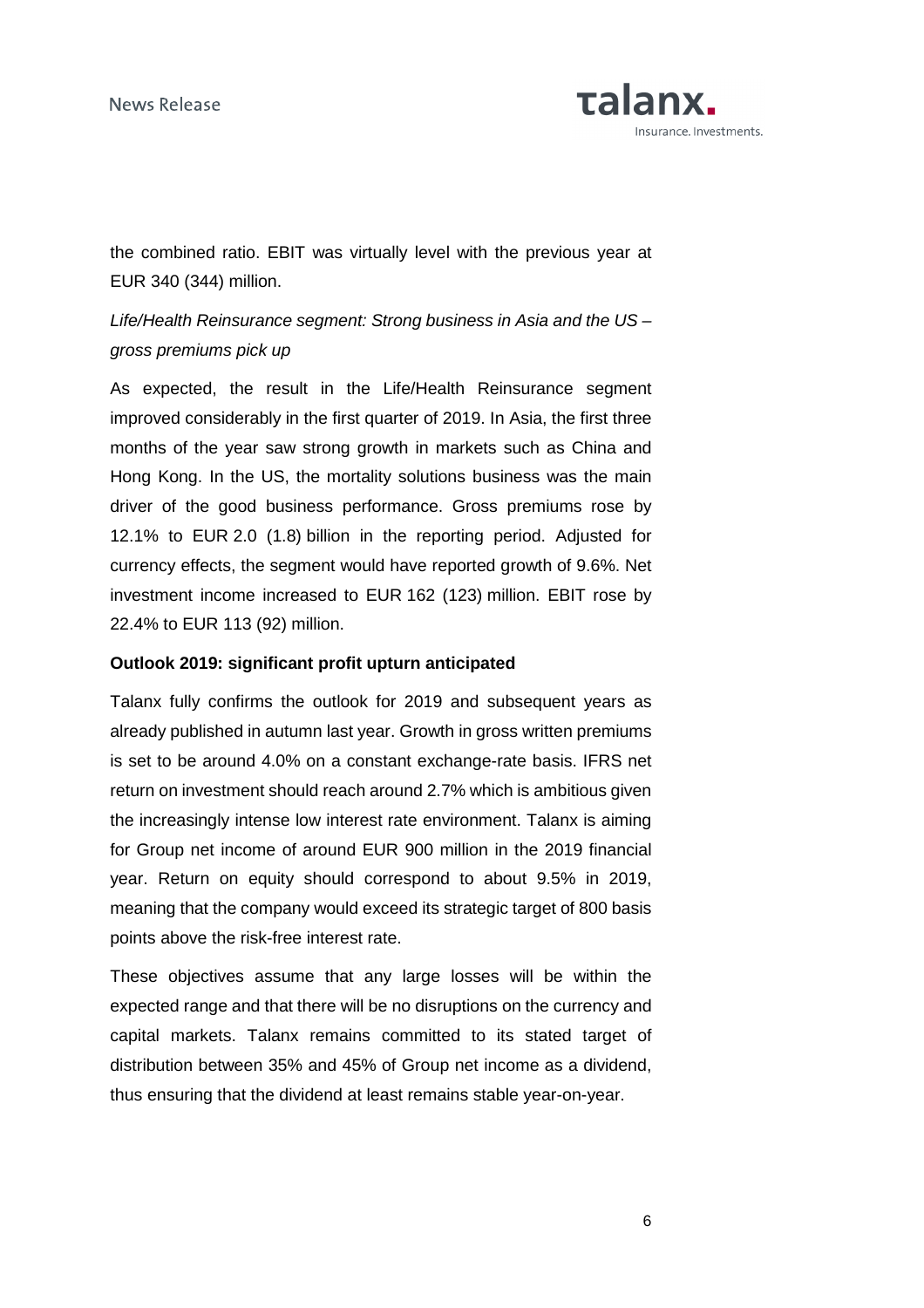

## **Key data from the Talanx Group income statement, Q1 2019, consolidated (IFRS)**

| <b>EUR million</b>                                                                                  | Q1 2019 | Q1 2018 <sup>1)</sup> | $+/-$        |
|-----------------------------------------------------------------------------------------------------|---------|-----------------------|--------------|
| Gross written premiums                                                                              | 11,716  | 10,560                | $+10.9%$     |
| Net premiums earned                                                                                 | 7,842   | 6,989                 | $+12.2%$     |
| Combined ratio in property/casualty<br>insurance and Property/Casualty<br>Reinsurance <sup>2)</sup> | 96.8%   | 97.0%                 | $-0.2$ pts.  |
| Net investment income                                                                               | 988     | 1,063                 | $-7.1%$      |
| Operating profit (EBIT)                                                                             | 616     | 592                   | $+4.1%$      |
| Group net income (after non-controlling<br>interests)                                               | 235     | 218                   | $+7.8%$      |
| Return on equity <sup>3)</sup>                                                                      | 10.3%   | 10.0%                 | $+0.3%$ pts. |

1) Adjusted in accordance with IAS 8.

2) Including net interest income on funds withheld and contract deposits.

3) (Annualised) net income for the reporting period excluding non-controlling interests relative to average equity excluding non-controlling interests.

#### All documentation relating to the quarterly statement:

https://www.talanx.com/investor-relations/presentations-andevents/disclosure/2019.aspx?sc\_lang=en

Financial calendar:

http://www.talanx.com/investorrelations/finanzkalender/termine.aspx?sc\_lang=en

#### **About Talanx**

With premium income of EUR 34.9 billion (2018) and about 20,000 employees, Talanx is one of the major European insurance groups. The Hannover-based Group is active in more than 150 countries. Talanx operates as a multi-brand provider with a focus on B2B insurance. Under the HDI brand, which can look back on more than 100 years of tradition, Talanx operates both in Germany and abroad in industrial insurance as well as retail business. Further Group brands include Hannover Re, one of the world's leading reinsurers, Targo insurers, PB insurers and neue leben, the latter all specialised in bancassurance, as well as the Polish insurer Warta. Ampega is one of the top asset management companies in Germany and manages the assets of the Talanx Group. It is also an experienced provider of solutions for non-group institutional investors. The rating agency Standard & Poor's has given the Talanx Primary Group a financial strength rating of A+/stable (strong) and the Hannover Re Group one of AA–/ stable (very strong).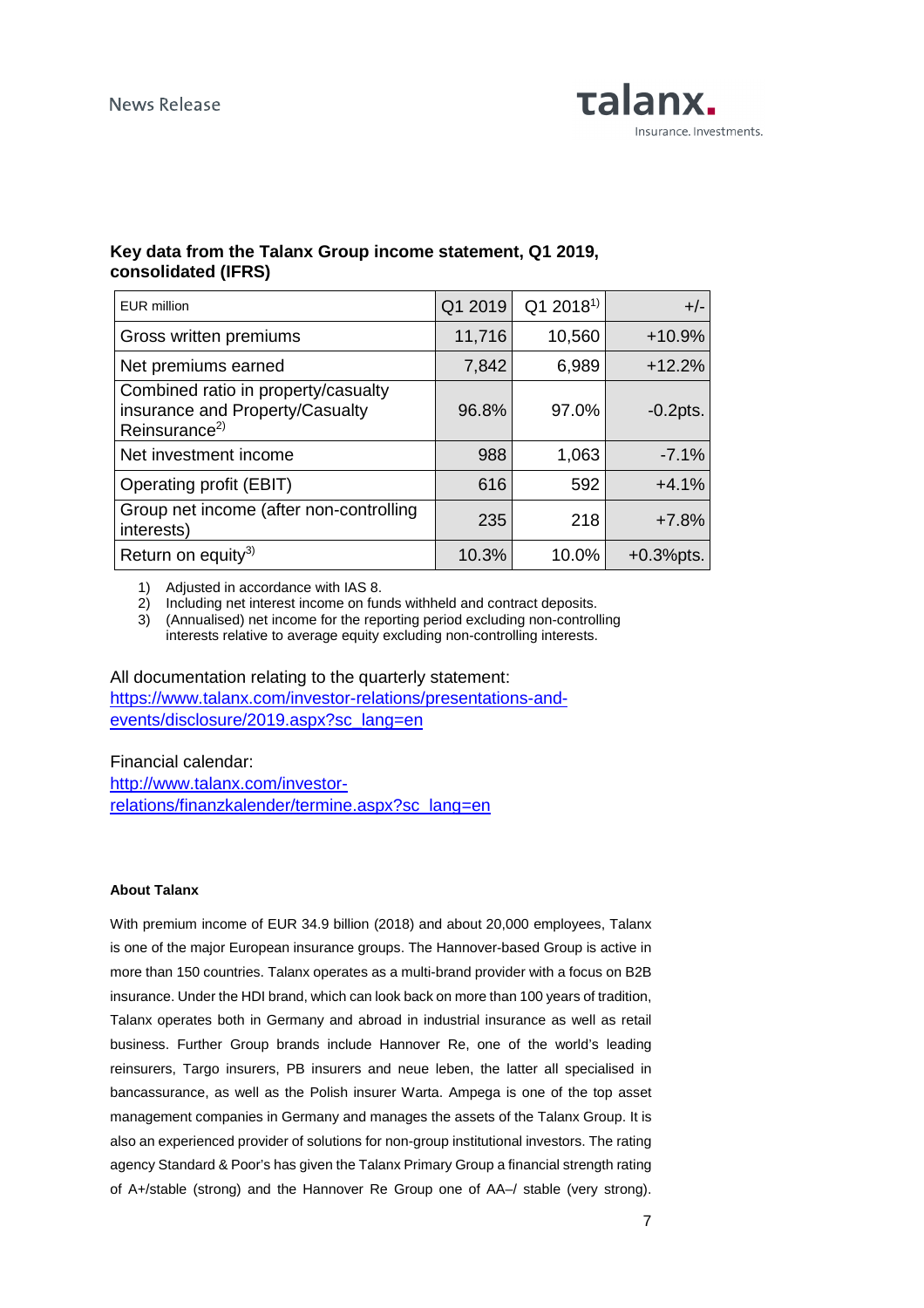**Talanx.** Insurance. Investments.

Talanx AG is listed on the Frankfurt Stock Exchange in the SDAX as well as on the stock exchanges in Hannover and Warsaw (ISIN: DE000TLX1005, German Securities Code: TLX100, Polish Securities Code: TNX).

You can find additional information by going to www.talanx.com.

Follow us on Twitter: twitter.com/talanx\_en.

Current photographs and company logos are available at http://mediathek.talanx.de.

### For **media enquiries** please contact:

| Andreas Krosta      | Tel.: +49 511-3747-2020            |
|---------------------|------------------------------------|
|                     | E-Mail: andreas.krosta@talanx.com  |
| Dr. Kerstin Bartels | Tel.: $+49.511 - 3747 - 2211$      |
|                     | E-Mail: kerstin.bartels@talanx.com |

### For **Investor Relations** please contact:

| Carsten Werle, CFA    | Tel.: +49 511-3747-2231           |
|-----------------------|-----------------------------------|
|                       | E-Mail: carsten.werle@talanx.com  |
| <b>Bernt Gade</b>     | Tel.: +49 511-3747-2368           |
|                       | E-Mail: bernt.gade@talanx.com     |
| <b>Carsten Fricke</b> | Tel.: +49 511-3747-2291           |
|                       | E-Mail: carsten.fricke@talanx.com |

#### **Disclaimer**

This news release contains forward-looking statements which are based on certain assumptions, expectations and opinions of the Talanx AG management. These statements are, therefore, subject to certain known or unknown risks and uncertainties. A variety of factors, many of which are beyond Talanx AG's control, affect Talanx AG's business activities, business strategy, results, performance and achievements. Should one or more of these factors or risks or uncertainties materialise, actual results, performance or achievements of Talanx AG may vary materially from those expressed or implied in the relevant forward-looking statement.